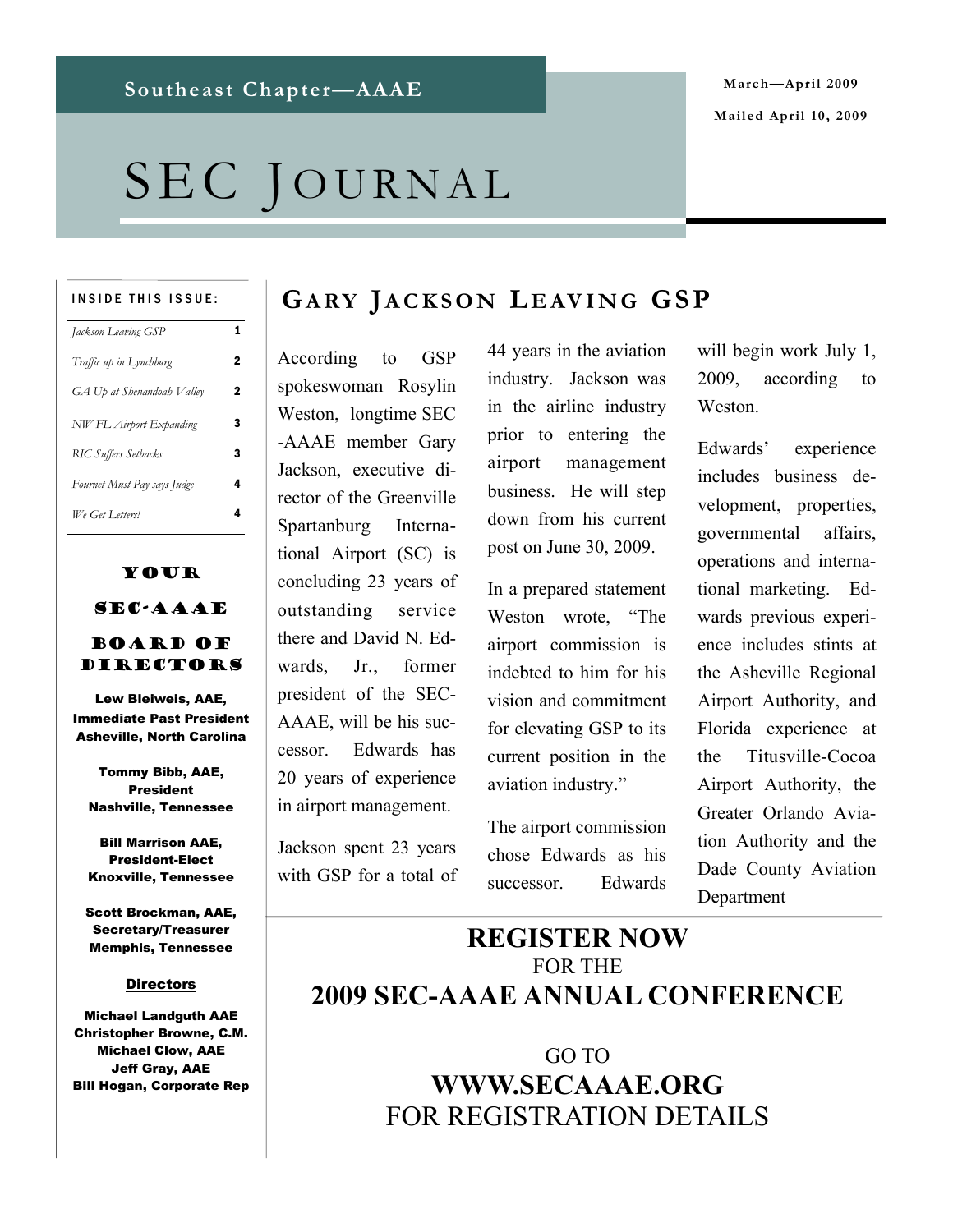# **DE C E M B E R AI R L I N E PA S S E N G E R TR A F F I C UP 42% A T LY N C H BU RG RE G I O NA L AI R P O RT**

The number of air travelers flying out of Lynchburg Regional Airport increased an impressive 42% in December 2008 over December 2007 according to reports issued by airport officials. Officials contribute the increase as a direct result of a return to more competitive fares at the airport that were first introduced by US Airways at the end of July 2008. The total number of passengers handled by the airport in December amounted to 11,194, a number that translates into some 3,308 more passengers using the airport than in December 2008.

"Lynchburg Regional Airport continues to benefit from a new airline fare structure that makes us very competitive with other area airports, includ-

ing those served by the low fare carriers," said Airport Director Mark Courtney. "In fact, Lynchburg's lowest leisure fares to our most popular destinations have now dropped an average of 74% since June 2008."

The December load factor, or percentage of seats filled, amounted to 81% airport wide for the month, with the Delta Connection coming in at 84% and US Airways at 79%. By contrast, last December's airport wide load factor was 53%.

"Our traffic results are particularly impressive considering the current economic environment and airline industry trends," added Courtney. "It just underscores how

many of the 60-65% of local passengers we were losing to other airports due to our disproportionately higher fares would return once our fares were lowered to competitive levels. At the same time, it also makes clear how much our region is currently underserved, and how well local passenger demand could support additional air service."

Lynchburg Regional Airport continues to offer a total of six daily departures most days of the week, provided by two airlines. US Airways offers four daily departures on 37-seat and 50-seat Dash-8 aircraft to Charlotte, and Delta Connection continues its all-jet service with two daily departures on 50-seat regional jets to Atlanta on most days.

## **GA Business Going Great at Shenandoah Valley, VA**

Despite the economic slowdown, corporate air traffic is taking off from the Shenandoah Valley Regional Airport in Virginia according to SEC-AAAE executive member Greg Campbell. The airport has seen double-digit growth in corporate traffic over the past decade and there is no space left in the airport's hangars. Now, an expansion project is underway to eliminate that and other congestion problems.

Construction crews are making

way for a new corporate aviation development at the airport. A new taxiway will connect three hangar sites to the runway and corporations can lease the sites for long terms and build hangars to suit their needs.

The \$2 million project is being paid for by the state.

Campbell says there is more room to grow to meet the demands of private aircraft owners and traffic.

"It's the beginning of something that we think is probably going to be much larger. It's something we're excited about. We're just pleased that this part of our business remains pretty steady through these economic times," said Campbell.

One of the three hangar sites is already leased. Bridgewaterbased Dynamic Aviation signed the first lease because they believe it's a wonderful place to build a business.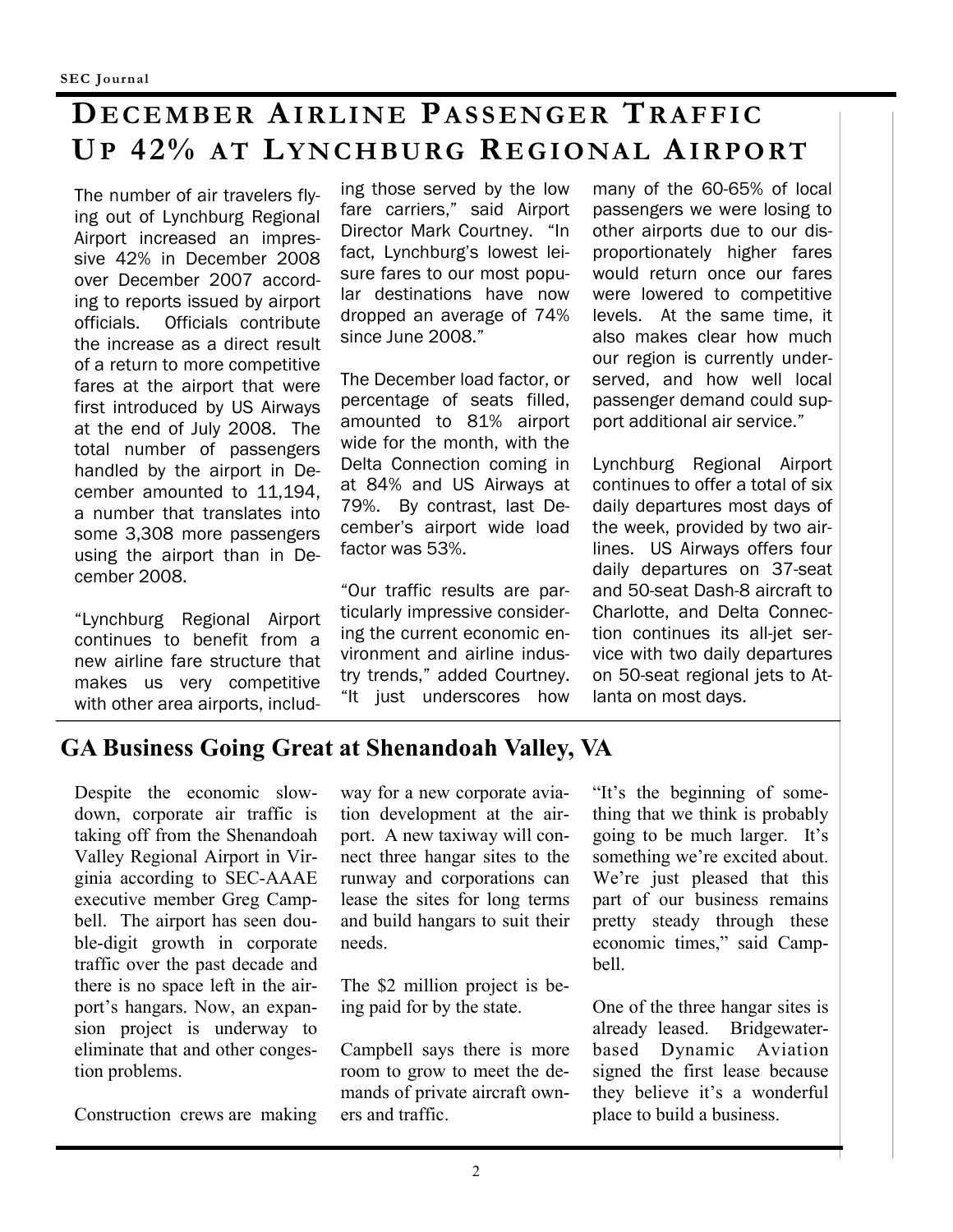## **N W FL R E GIO NAL AIRP O RT E X PAN D IN G**

For a facility that has been rumored to be closing soon, the Northwest Florida Regional Airport sure is expanding its business.

The airport, which has been mired in dispute with some supporters of the new Panama City airport, held a ribbon-cutting ceremony recently for its new east side development project. The airport's new rental car service facility, fuel farm and aircraft parking area are complete.

"This is a proud moment for our airport," said Greg Donovan, Okaloosa County airports director.

The rental car service facility features a new maintenance and administration building for its five rental car companies. A new pickup and drop-off parking lot has been added to the east side of the terminal building; that will open up the old rental car parking lot to the west for additional parking.

Two new above-ground fuel tanks were also added to the airport. An

80,000-gallon gasoline tank was installed for the rental car companies, and a 50,000-gallon Jet A tank was installed for the airlines.

The airport's old fuel tanks will be dismantled and removed, but with the new tanks the airport will increase its storage space by about 20,000 gallons.

A 275-by-275-foot apron was also built to the south of the new rental car facilities that will serve as an overnight parking area for aircraft and be used for a loading area for cargo services.

Construction on the new additions took about 18 months and cost \$14.7 million. The project was funded mostly through user fees the airport collects on every vehicle rented there. Additional funds came from the Florida Department of Transportation, the Federal Aviation Administration and the Okaloosa County airports. No county tax money was used.

The current airport flap with Panama City started after Okaloosa County officials learned that a delegation of supporters for the Panama City-Bay County International Airport were seeking support from Washington, D.C., lawmakers for closing the Northwest Florida Regional Airport. Some of the Panama City supporters had previously started rumors that Eglin Air Force Base would close the airport in May 2010.

Bob Arnold, chairman of the Eglin Mission Enhancement Committee, spoke at Monday's ribbon cutting about the continued partnership Eglin has with the county.

"This is such an important event. Eglin and the Air Force have had a longstanding relationship with Okaloosa County," Arnold said. "The community can know that we appreciate the beneficial relationship we have with Okaloosa County."

## **RIC SUFFERING FROM ECONOMIC SETBACKS**

Jon Mathiasen has had to make some tough decisions in recent months.

As the top executive at Richmond International Airport, he's cut employment 10 percent to 13 percent, clamped down on overtime and restricted purchases.

He even dropped the catered rolls and coffee for the monthly airport commission meetings.

"Traffic's down," he said. "And when traffic's down, it affects all of our sources of revenue."

Richmond travelers have benefited from

the fare competition produced by RIC's low-cost carriers, AirTran Airways and JetBlue Airways. But airport officials worry that Richmond-area passengers are not buying enough tickets on those airlines, putting their service in jeopardy.

Richmond's airport traffic declined 4 percent last year

Richmond International had budgeted operating revenue of \$42.4 million for the fiscal year that ends in June.

"We're not going to meet that," Mathiasen said. "Our net income is going to be off about 7 percent."

After AirTran came to Richmond International for the second time in 2005 and JetBlue entered the Richmond market in 2006, passenger traffic increased by 46 percent while average fares fell almost by half, airport officials said.

The discount carriers' competition helps keep fares in check, Mathiasen said.

But for JetBlue and AirTran, Mathiasen said, their riderships from Richmond are among the lowest of the cities that the two low-cost carriers serve.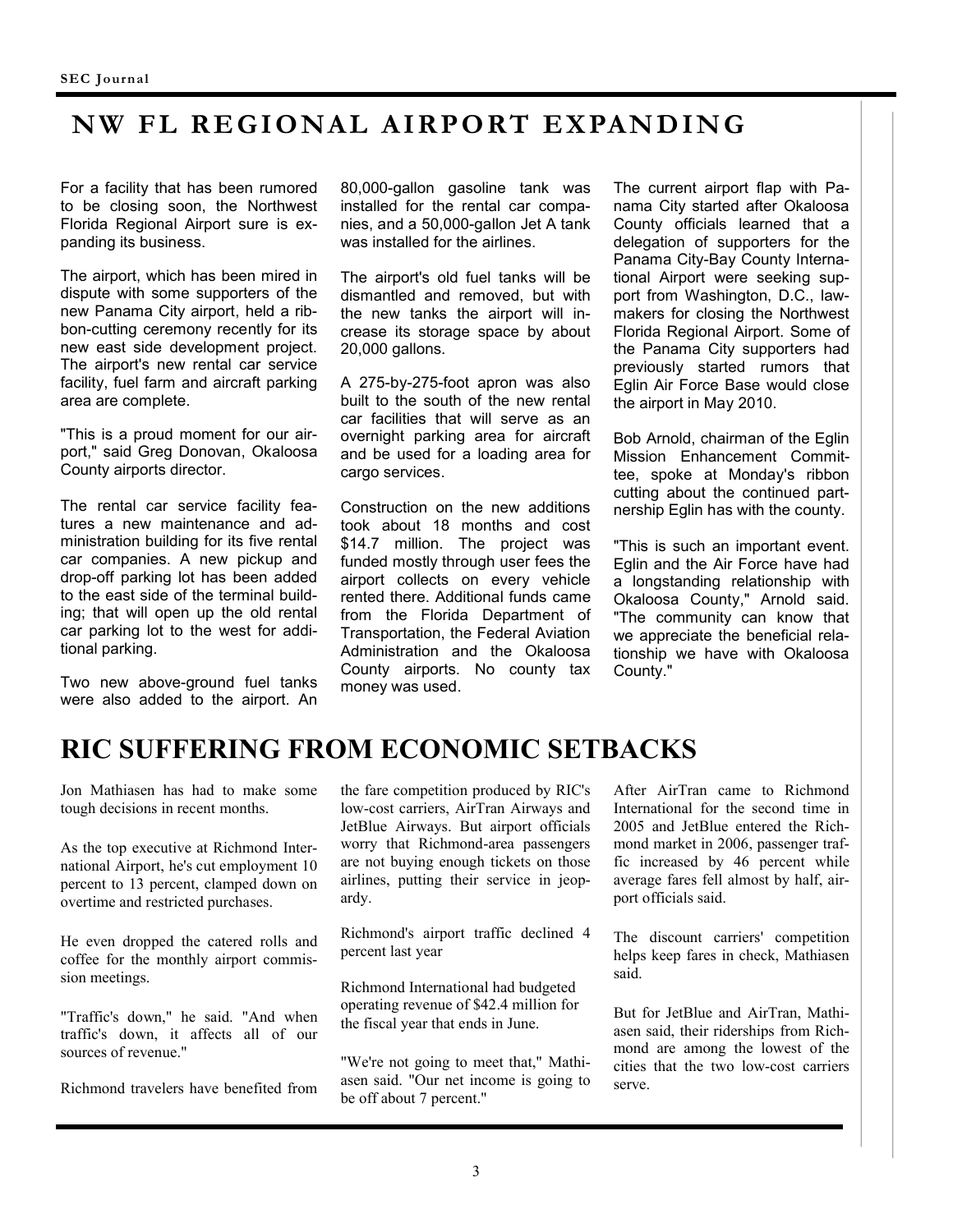

#### **THE BOARD OF DIRECTORS**

#### **OF**

#### **THE SOUTHEAST CHAPTER**  of the **AMERICAN ASSOCIATION OF AIRPORT EXECUTIVES**

Invites you to join them

at the

#### **2009 SEC-AAAE ANNUAL CONFERENCE**

#### **RESTON, VIRGINIA**

#### **MAY 3-5, 2009**